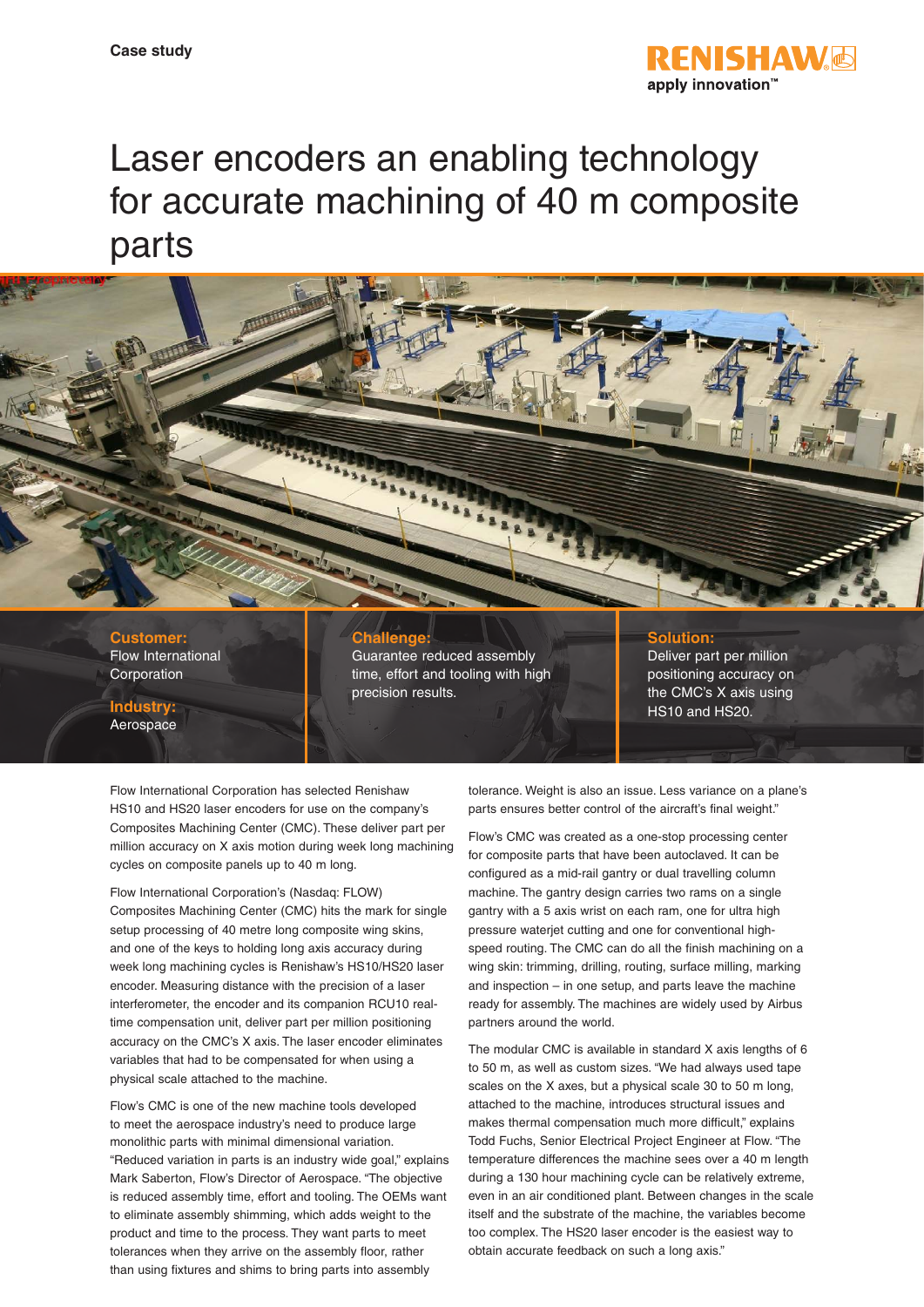

HS10 laser encoder fires its beam down the air purged duct

With a rack and pinion drive on each side of its gantry, the CMC uses split X axis feedback with a laser on each side, working as a master and slave for positioning. The lasers are located under the way cover bellows near the drivetrain, in a duct purged with clean, dry air, ensuring stable measurements and protection from airborne debris which might "break" the laser beams.

Flow has used Renishaw's HS10 laser encoders and its successor HS20 on a total of 24 machine axes. Installations have been carried out in Germany, Spain, France and UK with support from Renishaw engineers. Both encoders use the same laser interferometry technology used for linear error measurement and compensation by machine calibration specialists, except the laser encoders are designed to be a permanent scale on the machine, replacing glass/tape fitment and resolvers.

Unlike a tape or glass scale, the laser encoder system has no short term errors which can "stack up" on long axes, and its 1 m/sec measuring speed accommodates today's fastmoving machine tools. The HS20 is sealed to IP43 and hard anodized to provide all round protection in harsh machining environments. "Our X axis repeatability spec for a 40 m gantry is 0.0381 mm (0.0015"), essentially equal to the laser interferometer used to calibrate the machine," said Fuchs. "The laser also provides twice the resolution of a tape scale, though a machine of this size and type is unable to make use of it."



Wing cover CMC at the Flow workshop, Indiana

# **Part probing crucial for setup and post-process measurement**

X axis positioning precision is also a factor during part probing, which is vital to the cutting process. The CMC uses a Renishaw RMP60 touch probe for locating the part during setup and confirming finished dimensions after machining. "Some of these parts, such as wing skins, are worth nearly \$1 million before machining," Fuchs stresses. "When they come to the machine, they are seldom a match to the CAD model, so we probe extensively and do a lot of best fit calculations prior to machining."

The touch probe's compact design allows it to access and measure any point on the part that the machine head can reach. Its frequency hopping spread spectrum (FHSS) radio signal transmission allows multiple probe systems and other industrial equipment to coexist in "noisy" industrial environments, particularly as wireless Wi-Fi and Bluetooth communications proliferate.

"We have laser equipped machines in many European countries already, and the Renishaw HS20 laser encoder has proven easier to deploy than tape scales, as well as reliable and robust," Fuchs adds. "For these long axes, where machines are cutting expensive and critical parts, customers appreciate X axis positioning that's as accurate as the gold standard of linear measurement, the laser interferometer. Together with the RMP60 probes we are able to provide a real benefit to our customer".



An example of the very large composite parts that need machining